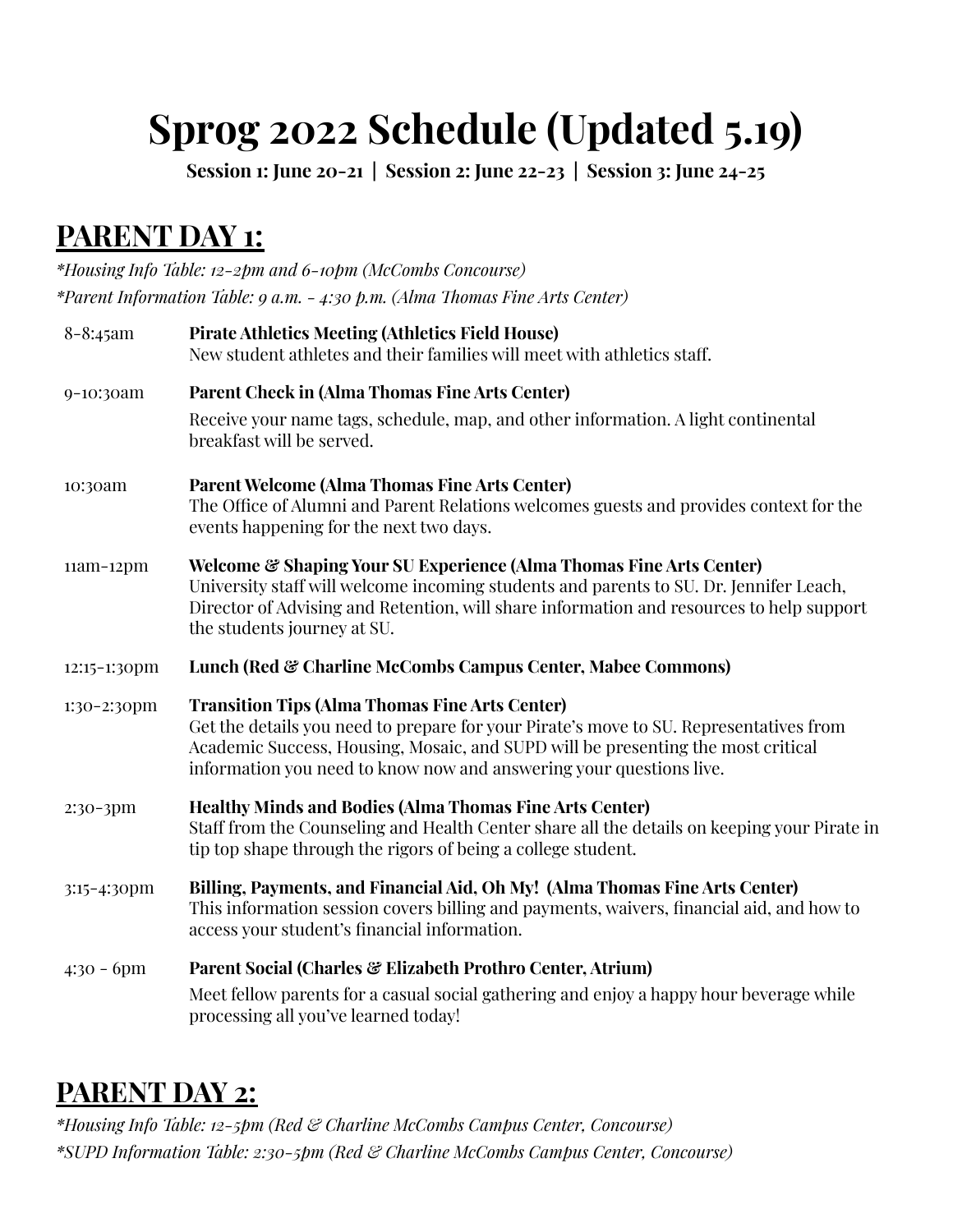*\*Parent Information Table: 10 a.m. - 2:45 p.m. (Alma Thomas Fine Arts Center)*

| <b>Residence Hall Checkout (Brown-Cody Lobby)</b><br>Students will be checking out between 8-9 am, and will need to connect with you to load<br>their overnight bag into your car.                                                                                                                                                                                                                      |
|---------------------------------------------------------------------------------------------------------------------------------------------------------------------------------------------------------------------------------------------------------------------------------------------------------------------------------------------------------------------------------------------------------|
|                                                                                                                                                                                                                                                                                                                                                                                                         |
| <b>Self-Guided Campus Tours + Residence Hall Tours</b><br>Your self-guided tour can be found in your Sprog folder. Staff will be waiting at Ruter Hall,<br>Clark Hall, and Brown-Cody Hall to escort you to an open room. Note: Mabee Hall is closed<br>for renovations this summer.                                                                                                                    |
| Panel with the Professors (Alma Thomas Fine Arts Center)                                                                                                                                                                                                                                                                                                                                                |
| Faculty will answer questions about curriculum, majors/minors, and high impact<br>experiences available through their departments.                                                                                                                                                                                                                                                                      |
| Lunch (Red & Charline McCombs Campus Center, Mabee Commons)                                                                                                                                                                                                                                                                                                                                             |
| <b>Current Parent Panel (Alma Thomas Fine Arts Center)</b>                                                                                                                                                                                                                                                                                                                                              |
| Hear from parents about the changing dynamic as a parent of an emerging adult, and how<br>to navigate this transition as a family.                                                                                                                                                                                                                                                                      |
| <b>Closing</b>                                                                                                                                                                                                                                                                                                                                                                                          |
| The Office of Alumni and Parent Relations provides closing instructions and before an<br>afternoon of "choose your own adventure" time on campus!                                                                                                                                                                                                                                                       |
| <b>Optional sessions:</b>                                                                                                                                                                                                                                                                                                                                                                               |
| Financial Aid Appointments / Business Office Walk-ins<br>$\bullet$<br>Academic Accommodation meetings<br>$\bullet$<br>Experiential Learning session (Repeats at 3:00 p.m. & 4:00 p.m. in Olin 110)<br>SU Tales and Traditions (Repeats at 3:00 p.m. $\mathcal{C}_4$ :00 p.m. in Olin 105)<br>Library/IT<br>$\bullet$<br>*Students must check out with their Orientation Leader before departing campus. |
|                                                                                                                                                                                                                                                                                                                                                                                                         |

## **University Offices — Hours of Operation during Sprog:**

- **Business Office** (Cullen Building, Suite 116): Monday–Friday 8am to 5pm; Saturday 2 to 5pm
- **Center for Academic Success** (Prothro Center, Suite 120): Monday–Friday 8am to noon and 1pm to 5pm;Saturday 2 to 5pm
- **Financial Aid Office** (Wilhelmina Cullen Welcome Center): Monday–Friday 8am to 5pm and Saturday 2 to 5pm
- **Office of the Registrar** (Prothro Center, Suite 100): Monday–Friday 8am to noon and 1pm to 5pm, and Saturday 2 to 5pm
- **University Bookstore** (McCombs Campus Center, Suite 360): Monday–Saturday 9am to 4pm
- **Health and Counseling Center** (Prothro Center, Suite 200): Monday–Saturday 8am to 5pm
- **Center for Career and Professional Development** (Prothro Center, Suite 140): Monday, Wednesday, Friday 8:30am- to 5pm; Tuesday and Thursday 8:30am to 3pm; Saturday 12-3pm
- **Paideia and Integrative Learning — Community-Engaged Learning, Internships, Study Abroad, Undergraduate Research** (Prothro Center, Suites 240-245): Monday–Friday 8am to 5pm;, Saturday 11am to 1pm